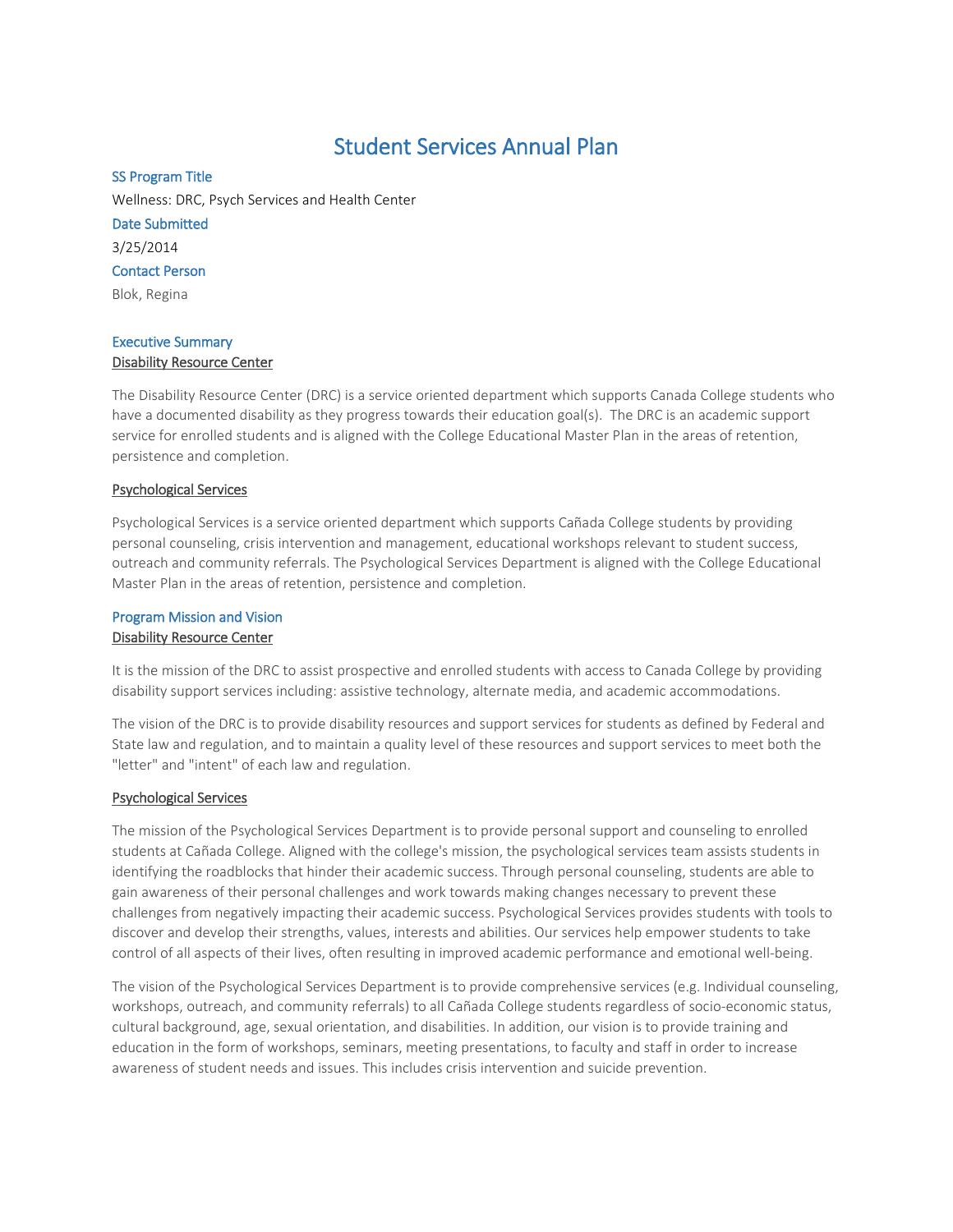Relationship of Program to College Mission: *Indicate how the program aligns with the college's mission by checking the appropriate boxes. Check all that apply:*



Lifelong Learning

Relationship of Program to College Vision: *Indicate how the program aligns with the college's vision by checking the areas that you address in your program.*

⊽ Quality of Academic Life ⊽ Diverse Culture ⊽ Personal Support and Development of Students ⊽ Student Success Programs ⊽ Innovative Programs Preparing Students for the University ⊽ Innovative Programs Preparing Students for the Modern Workforce ⊽ Innovative Programs Preparing Students for the Global Community

Program Data Measures List: *List the program or department data measures in this box that were used in this past cycle.*

#### Disability Resource Center

Data collection within the Disability Resource Center is gathered each semester per required State regulation and submitted to the Chancellor's office in Sacramento via the SMCCD/MIS system. A separate internal office data base is also utilized in Excel format for purposes of "checks and balances" with the District's Banner data base. By using extraction filters within these two data methods, data on persistence, retention and completion is gathered.

#### Psychological Services

This department would like to gather important data related to our services such as persistence, transfer and completion rates as well as service utilization and student satisfaction and needs assessment data. We have been unable to do so due to the fact there is only one part-time faculty member in the Director position and priority has been given to direct service to students, faculty and staff.

The qualitative data observed and reported by students includes:

- Significant increase in the utilization of services
- Stress and anxiety reduction(including test anxiety)in students
- Improved academic performance
- Reduction in symptomatology (e.g. depression, anxiety, poor confidence and self-esteem, attentional problems, poor social skills)
- Improved problem solving skills and stress management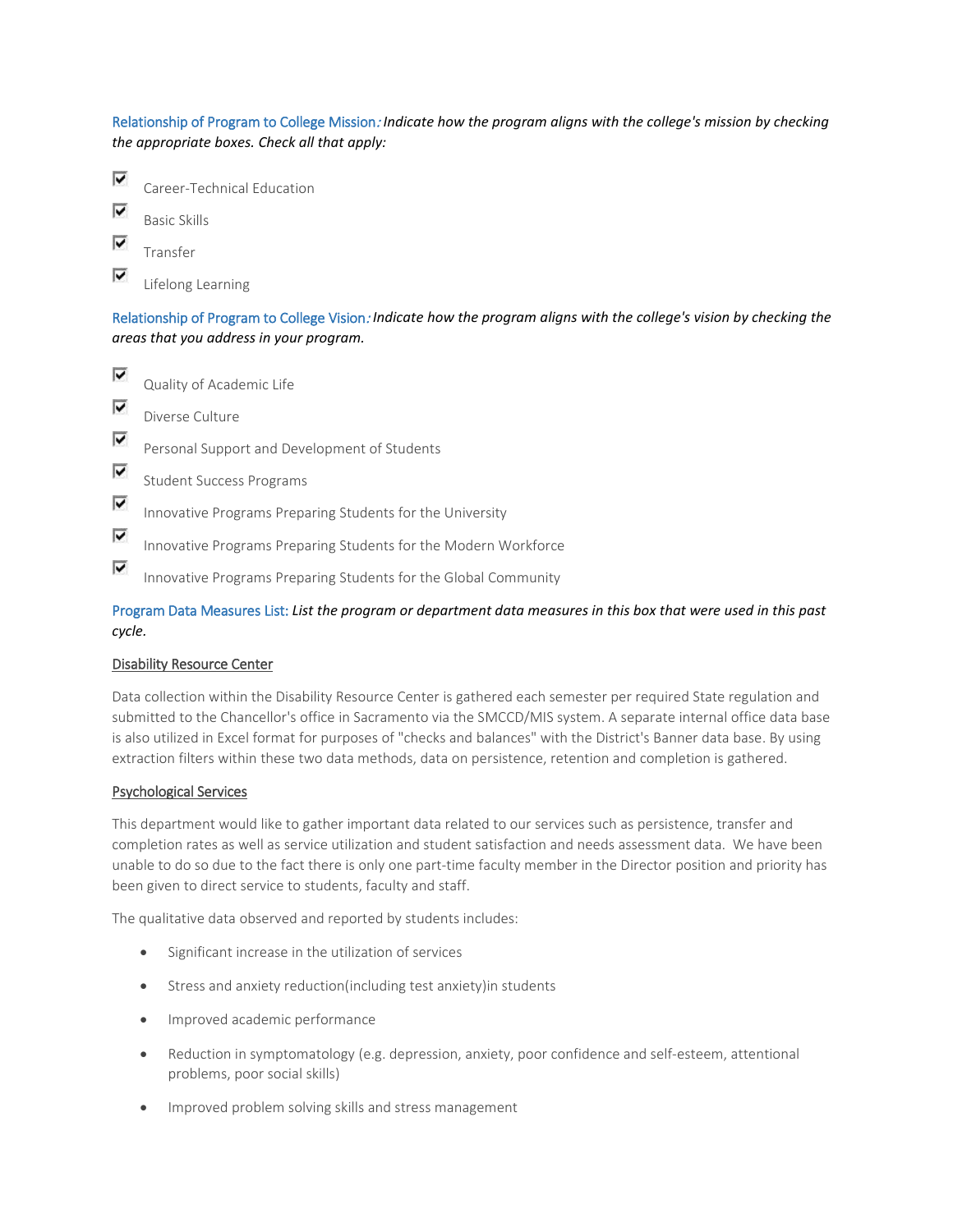A questionnaire was given to students at the end of each stress management workshop. Students were asked to evaluate the value of the information presented.

#### Reflection on Data: *Provide a reflection on what the data means*

#### Disability Resource Center

The data required by the CCCO provides a concise and clear method of the number of students registered with the DRC, the type of documented disability and the type and number of service contacts each student has with the DRC office every semester.

#### Psychological Services

Having the resources to gather data would be very valuable to this department and the campus at large. The qualitative data reflects the great need on campus for our services and reflects the need for increased availability of therapists. It also shows students clearly benefit in many important ways when they access the support we provide. The questionnaires given post stress management workshops provided very positive data indicating students found the information both relevant and valuable.

# Accomplishments: *List any program major accomplishments* Disability Resource Center

Academic advising was provided by an adjunct counselor for 6 hours each week during the fall and spring semesters. Additional advising hours were provided during summer 2013. The adjunct counselor attended the CCC mental Health & Wellness Association Conference and the UC Ensuring Transfer Success Workshop for CC Counselors.

In-service for all District college faculty and staff on the subject of students with Asperger's/Autism spectrum disabilities was provided in March 2013 by Jane Thierfled Brown a nationally known and published speaker on this topic. This 2.5 day event was sponsored by the Canada College DRC and CIETL offices. A total of 54 faculty, staff, parents of students and advocates attended the 4 workshops

Individual consultation to administration and faculty was provided in the areas of learning strategies, mental health/Autism spectrum behavior issues surfacing in classrooms.

Evening presentation to Sequoia Union HS District parents and Special Education teachers about DRC services in March, 2013.

The Alternate Media Specialist, IA 2 and 4 student assistants produced the following requests: Summer 2013, 12,000 pages of text book and exam materials; Fall 2013, 57,040 pages of text and exam materials (an increase of 20,000 pages from Fall 2012); Spring 2014 (to date) 25,000 pages of text book and exam materials.

DRC staff proctored the approximate number of exams: Summer 2013, 120; Fall 2013, 355 exams; Spring 2014 (to date), 327 exams. The IA2 monitored daily use of the Alternate Media Lab by an average of 7 students/day.

## Psychological Services

Individual personal counseling was provided for a maximum number of students a week both on an appointment basis as well as crisis counseling. Fall 2013 semester had 85 requests from students and approx. 36 sessions/week were provided by the psychologist and 3 interns. Spring 2014 semester (to date) has documented 72 requests with 30 sessions/week provided by the psychologist and 1 intern.

Recruited and supervised three highly competent post master's interns to provide many additional hours of counseling services to students.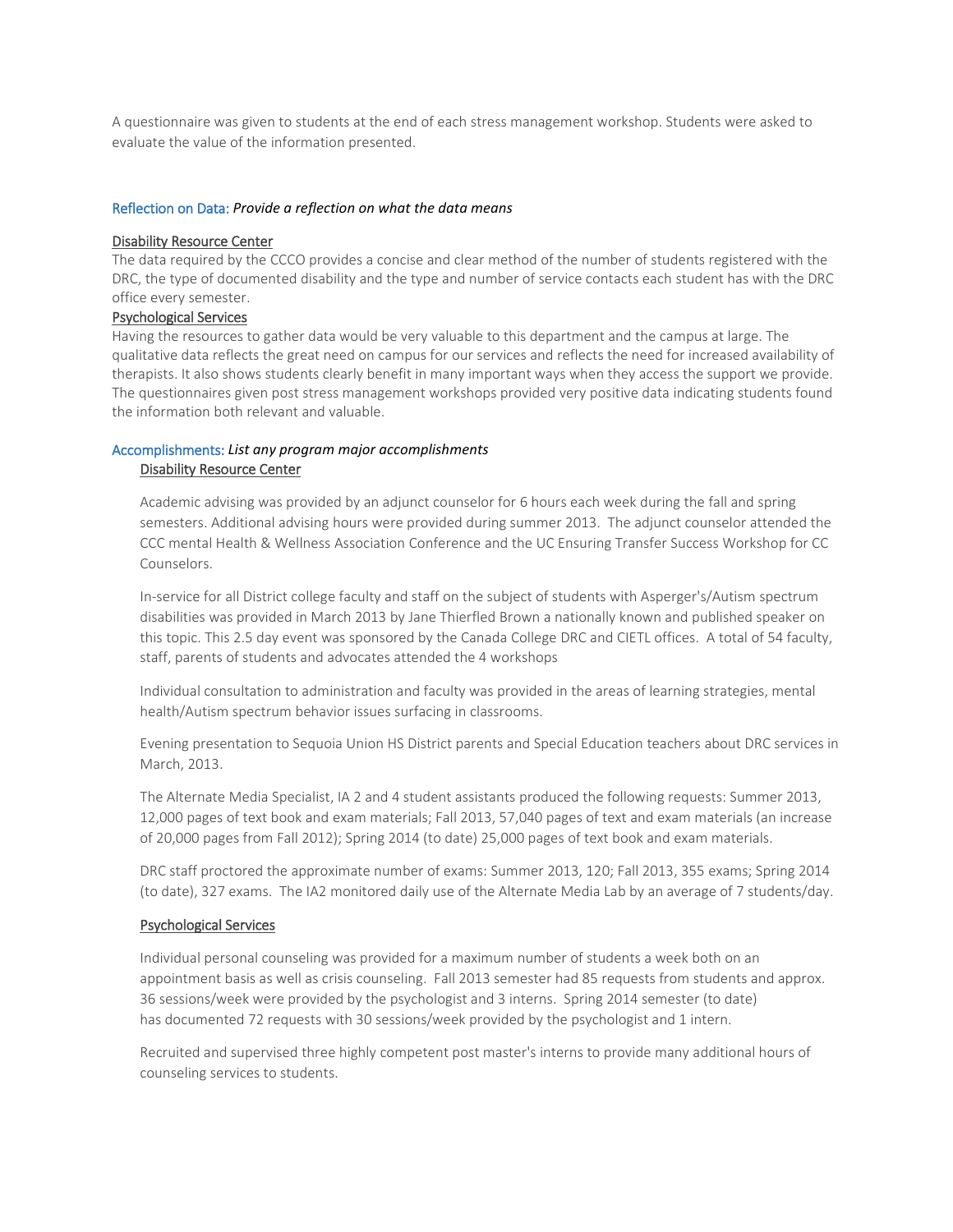Provided consultation to administration, faculty, staff and security regarding students with behavioral and/or mental health problems.

Presented a workshop on Stress Management for students. Presentations given: open workshop for all students, EOPS/CALWORKS, and International Students.

Presented a training for faculty on At-Risk Training to facilitate improved awareness and intervention with students in distress. (Kognito Interactive)

## Changes in your program this year: *What changes has you seen in your program, and why do you think these changes have occurred?*

## Disability Resource Center

The addition of a part time IA2 to assist with the very large number of alternate media requests has resulted in both a higher rate of completing requests and students receiving their materials sooner. The IA2 assists with the more repetitive alternate media tasks and maintenance of the required State documentation. This allows the Alternate Media Specialist additional time to provide an increased number of Kurzweil, Dragon, and Echo Pen training sessions and workshops for DRC students. The AM Specialist is also able to devote additional time to complete the more detailed and specialized media requests from students without banking large number of OT hours.

## Psychological Services

There has been a significant increase in number of students requesting appointments for personal counseling. There is often a waiting list, especially by mid-semester when students are experiencing increased pressure and anxiety regarding failure or dropping classes. The increase seems to come from an increasingly positive sense of the services we provide among students as well as more faculty and staff suggesting students access our support. Due to the increase in need for personal counseling and the fact our services are only offered parttime, there has been less outreach on campus and trainings for both students and faculty/staff.

#### Changes for Next Year: *What changes, if any, do you want to make in your program for next year?*

#### Disability Resource Center

The Disability Resource Center would like to increase the number of PT Counseling hours from 6/week to 9/week. The DRC would also like to add a PT Learning Disabilities Specialist/Evaluator for 12-15 hrs./week.

#### Psychological Services

Psychological Services would like to see an increase in the number of service hours available for students to receive personal counseling. This would necessitate the hiring of an additional licensed therapist or increasing the Director position to full-time (which is the case at both CSM and Skyline).

We would like to offer more workshops to students to support their many needs. We would like to be part of forming a formal Crisis Action Team on campus as well as increase training for faculty on adequately addressing at-risk students.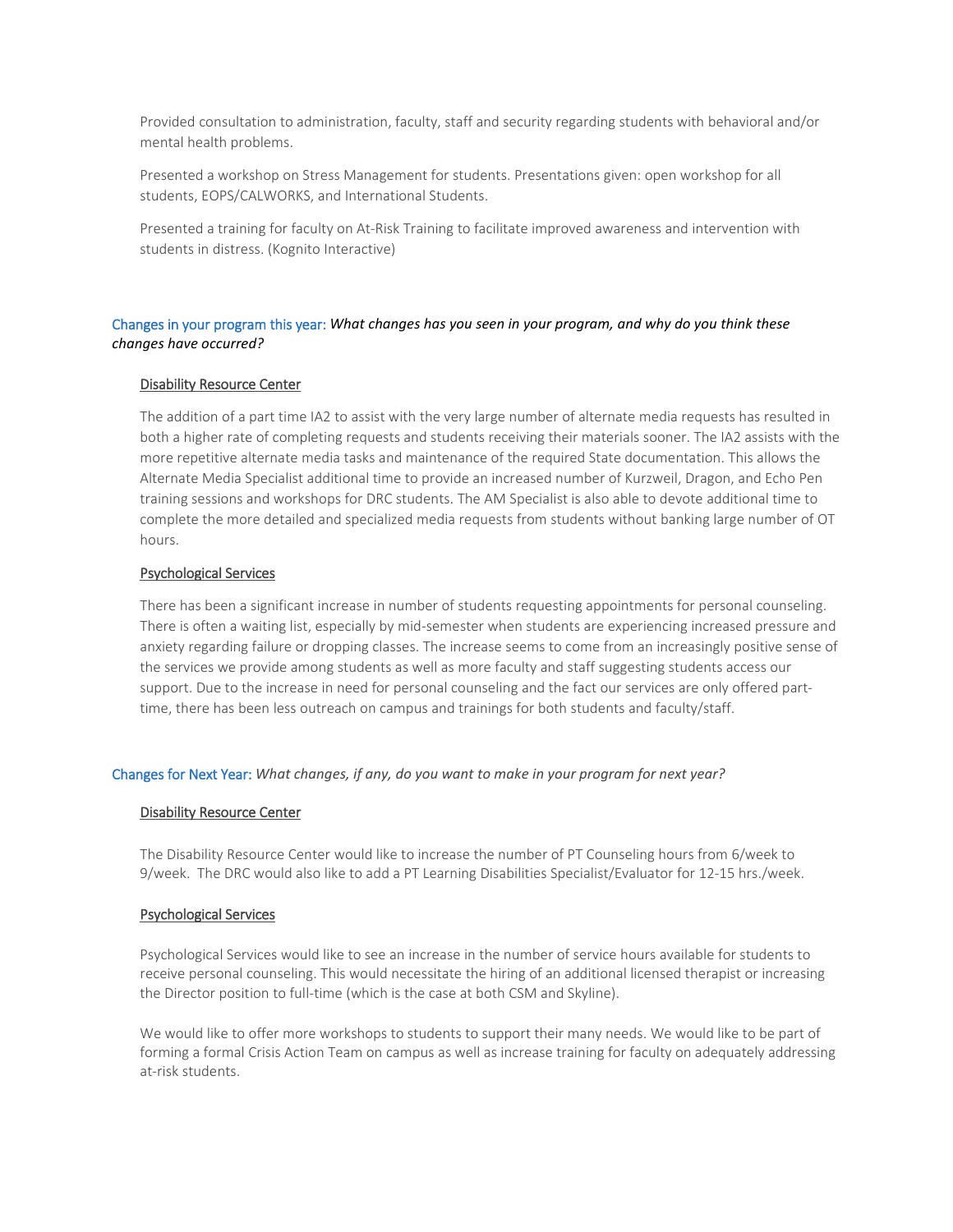## Student Learning Outcomes:

*Describe your student learning outcome and the results you have from last year as follows: Student Learning Outcome Assessment Results Evidence/Analysis Use of Results SLO for Next Year Given the results of your SLO this year, do you plan to keep the same SLO or develop a new one?*

## **Disability Resource Center**

The Student Learning Outcome (SLO) for this academic year was retained, and slightly revised (in bold) from the previous year: DRC student will be able to identify an educational goal, **choose a major**, and develop an updated SEP with the DRC, TRio, EOPS, or a General Counselor.

A brief survey, in paper format, of DRC students was conducted at the end of each semester. Only 15% of students completed the survey with 90% of these students indicating that they had updated their SEP, and could name their major and educational goal. Upon reflection, and noting the small number of surveys returned, a decision has been made to change the survey format from paper to digital (email attachment to all DRC registered students) with a return to a generic DRC email address. A review will be conducted to see if the survey return results increase by a larger percentage. This format change will take place starting fall 2014.

## **Psychological Services**

Student Learning Outcomes (SLO) are to increase student's emotional well-being. Students will gain awareness of and skills to manage personal struggles and challenges. This will significantly increase student's ability to achieve their goals, increase academic success, retention, and completion.

SLO Changes: *If you are changing your SLO(s), please describe why*



Created new one(s)

SLO Changes: *If you are changing your SLO(s), please describe why*

## Disability Resource Center

The SLO is being revised/changed to add the phrase "choose a major" to the existing SLO from last year

SLO Relationship to Strategic Directions: *Check each of the college's Strategic Directions that your SLO addresses*

 $\overline{\mathcal{L}}$ Teaching and Learning

⊽ Completion

Г Community Connections

п Global and Sustainable

SLO and Strategic Directions: *Describe how your SLO relates to the strategic directions* N/A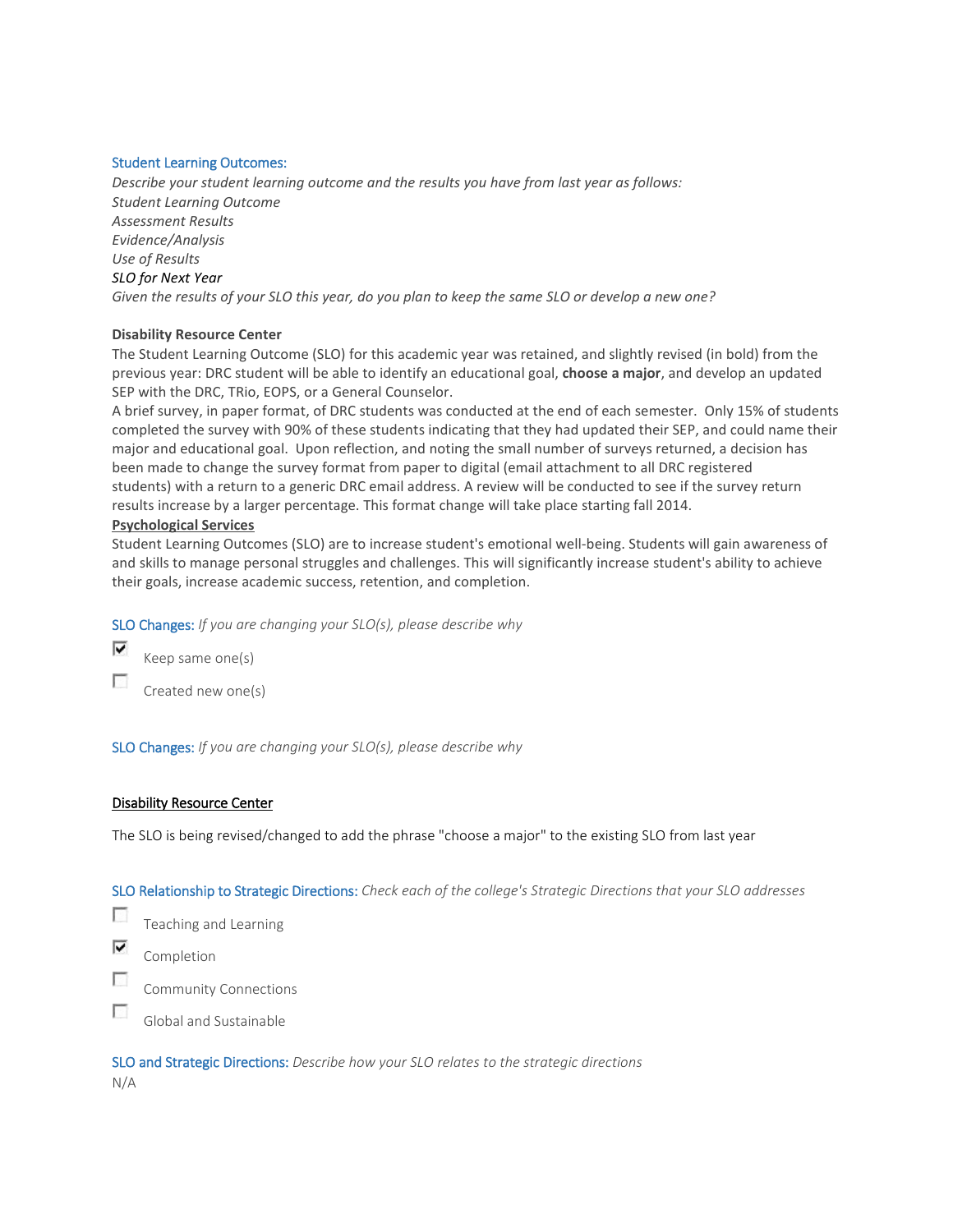## SAO Action Plan:

*List your SAO for the upcoming year and describe the Following: Student Learning Outcome Activities to Achieve the SLO Assessment Measures What do you expect to learn*

## Disability Resource Center

The SAO for the DRC for the next academic year is: to increase outreach activities with clients of the Department of Rehabilitation and students with disabilities at the Sequoia Union HS District. This will be achieved by participating in an increased number of information and career fairs with each organization. Additional in-service activities sponsored by the college DRC and CIETL will also be offered to the DOR case managers/counselors and Sequoia special education faculty.

## Psychological Services

The SAO for Psychological Services for the next academic year is: increase outreach activities with students in all sections of both Career 137 and Career 401 (linked to the College Success Learning Community Course). This will be achieved by giving a stress/anxiety management presentation to increase knowledge and build skills. A pre and post questionnaire will be given to assess the value of the information for students.

#### Service Area Objectives:

*Summarize the assessment results of your Service Area Objectives, to include the impact on the quality and success of the program.*

The DRC did not assess an SAO for this academic year

#### Service Area Objectives: Next Year

*Describe the Service Area Objectives for next year: Service Area Objective Activities to be Conducted Assessment Measures Why this was selected*

### Disability Resource Center

The activities described above will be measured by pre-post test questions to document knowledge gained by attending DRC & CIETL workshops and in-service activities.

Relationship to EMP Teaching & Learning: *Check any EMP Teaching and Learning Objective that relates to your Service Area Objective*

- П 1.1 Assess SLOs
- П 1.2 Flexible course scheduling
- ⊽ 1.3 Professional development
- П 1.4 Student engagement
- п 1.5 Facility Planning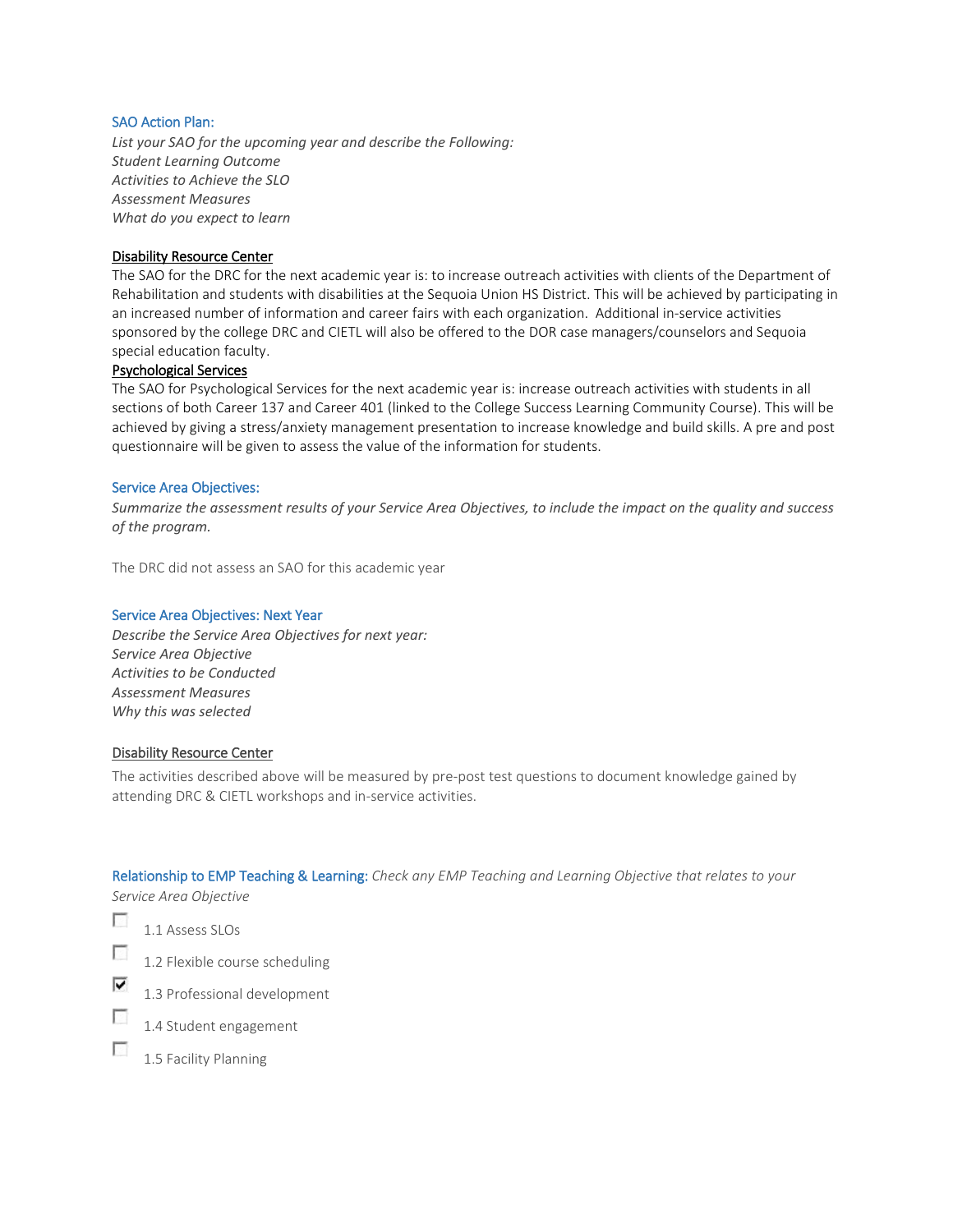$\overline{\mathbf{v}}$ 2.1 Connections and outreach  $\overline{\phantom{a}}$ 2.2 Assessment testing **P** 2.3 Orientation п 2.4 Student pathways  $\overline{\phantom{a}}$ 2.5 100% FAFSA  $\overline{\mathcal{L}}$ 2.6 Intentional counseling  $\overline{\phantom{a}}$ 2.7 Basic skills effective practices  $\sim$ 2.8 Mentorships  $\mathcal{L}_{\mathcal{L}}$ 2.9 Degrees and certificates

- $\overline{\mathcal{L}}$ 2.10 Career center
- $\overline{\mathcal{L}}$ 2.11 Transfer center
- $\overline{\phantom{a}}$ 2.12 Monitor student success

Relationship to EMP Community Connections: *Check any EMP Community Connections Objective that relates to your Service Area Objective*

- F 3.1 Community outreach advisory group
- П 3.2 Community advisory group
- T 3.3 Service learning
- $\overline{\phantom{a}}$ 3.4 Contract education

Relationship to EMP Global and Sustainable: *Check any EMP Global and Sustainable Objective that relates to your Service Area Objective*

- $\overline{\phantom{a}}$ 4.1 Sustainability and Social Justice groups
- $\overline{\mathcal{L}}$ 4.2 International and University Centers
- $\overline{\phantom{a}}$ 4.3 Sustainability in the curriculum
- Ð 4.4 Sustainability awareness

# Resources: Faculty and Staff:

*Describe your new staff needs: Position Title FT/PT (%) Rationale*

## Disability Resource Center

One .50 academic counselor to assist with SEP, academic accommodation formatting, and early alert persistence and retention efforts for DRC students

Relationship to EMP Completion: *Check any EMP Completion Objective that relates to your Service Area Objective*